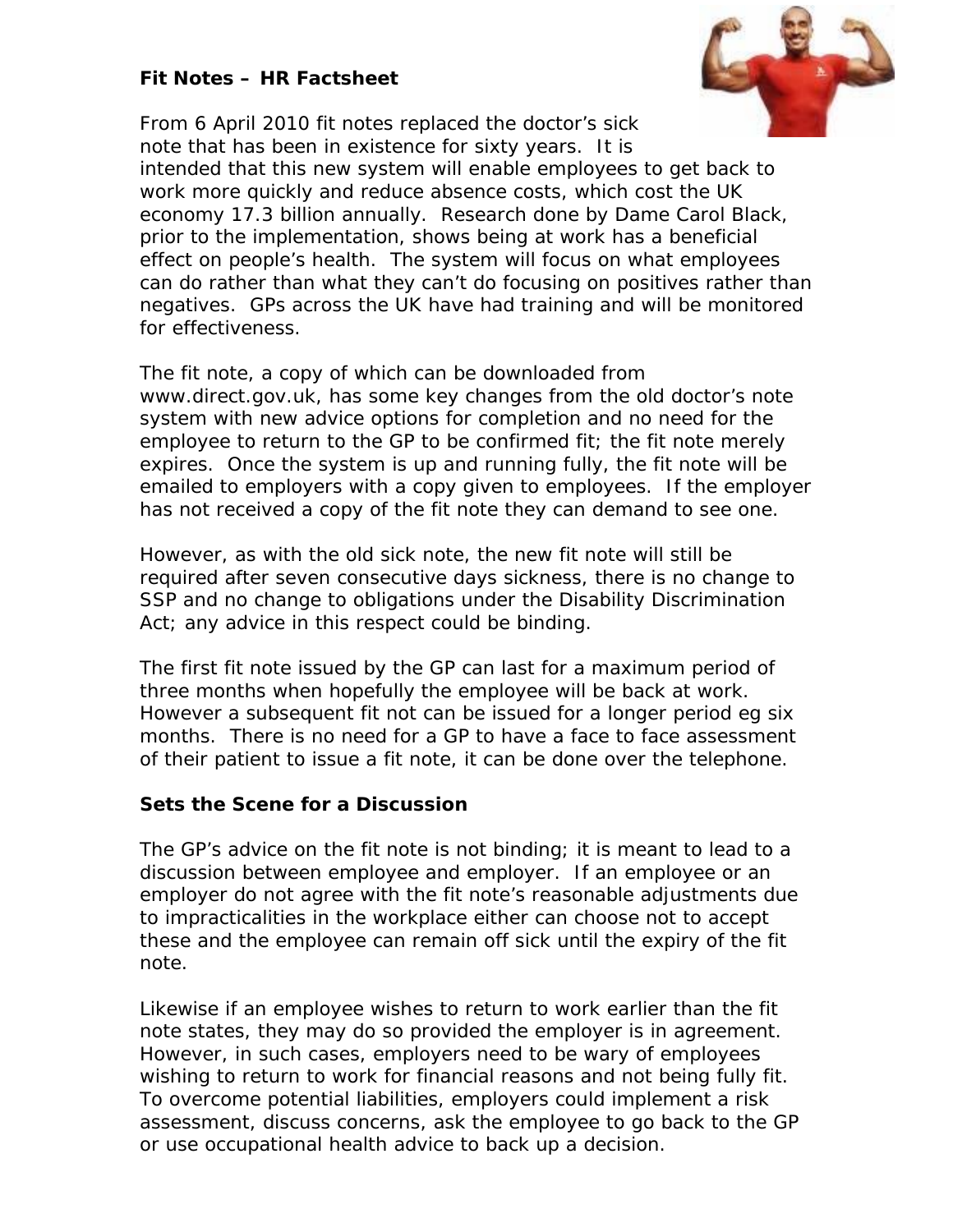## **Key Role of Line Managers**

The role of the line manager will be key in the successful operation of the fit note system. They will need to be proactive and develop a whole new set of skills with clear guidance and training provided by the organisation. Managers will need to understand what they have to do.

## **Develop a Clear Procedure**

Organisations will need to develop a clear procedure for the fit note process to be incorporated into an existing absence policy. Any changes should be consulted over and clearly communicated to all members of staff.

The procedure should detail obligations for both manager and employee and how the process will work in practice. For example, the requirement for a face to face meeting called in writing to discuss suggested reasonable adjustments, if appropriate, should ideally be necessary. The discussion should include whether the adjustments are viable, how they will work and how long they will last.

The possible use of occupational health should also be discussed and if appropriate an appointment set up, which would delay a proposed return. Also there might need to be a simple risk assessment to ensure safety on return. The impact on colleagues in relation to the employee's reasonable adjustments could also be an issue for discussion. A clear date should be set for the employee to return to work with hours and duties confirmed and any restrictions.

The subject of pay may need to be included particularly where there is no contractual sick pay. The procedure may need to incorporate an enhanced SSP supplement for a phased return to work for example so that it is worthwhile for the employee. Any issue related to this should be discussed with HMRC on 08457 143143.

Likewise if an employee can not be allowed back to work for impracticality reasons, they need to have these clearly explained.

Extra care should be taken with certain types of workers – home workers, shift workers, safety critical employees and those who work at heights for example.

The meeting should be documented and confirmed in writing with a copy for the employee to sign to show agreement to a proposal.